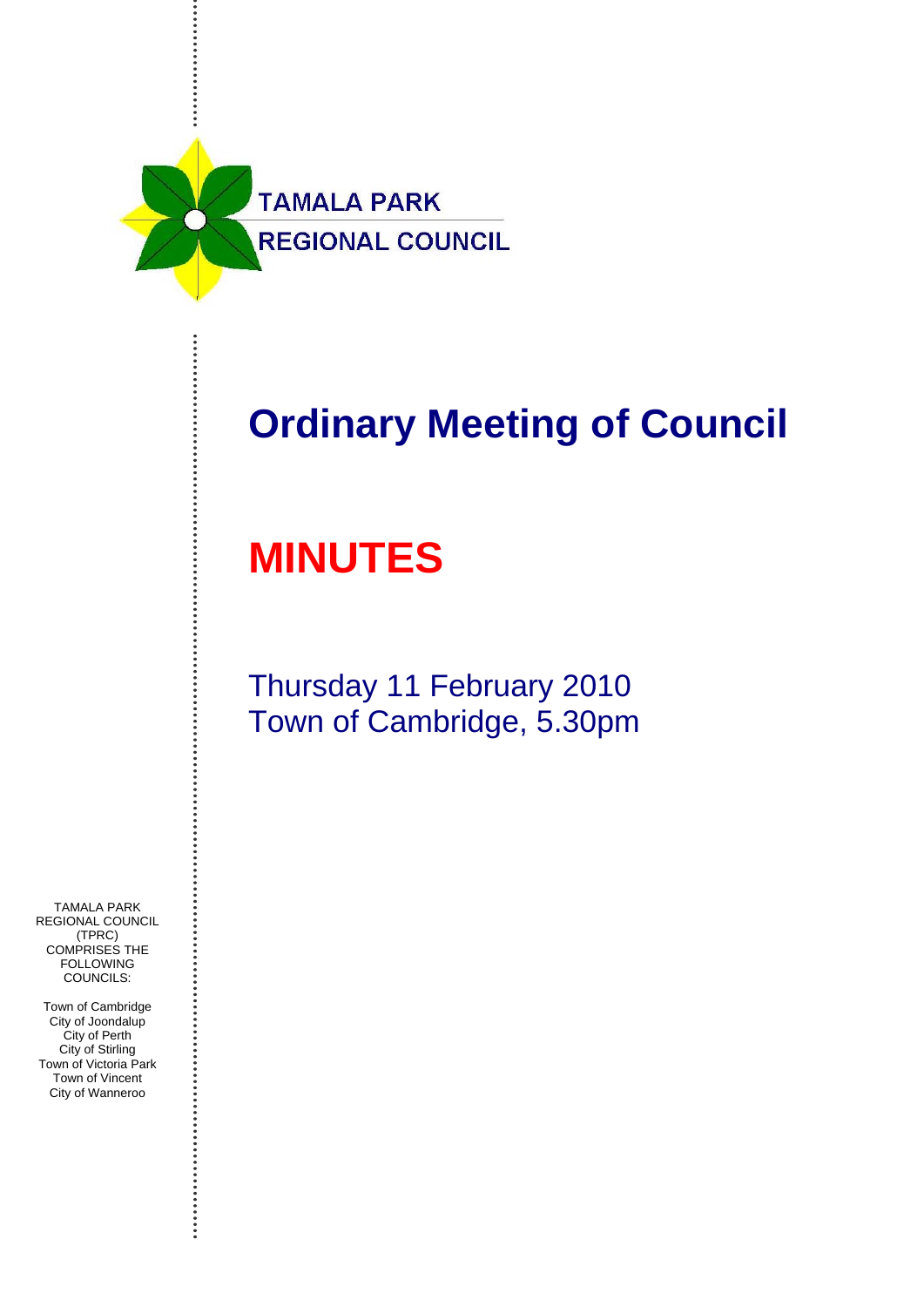| <b>OWNER COUNCIL</b>  | <b>MEMBER</b>              | <b>ALTERNATE MEMBER</b> |
|-----------------------|----------------------------|-------------------------|
| Town of Cambridge     | <b>Mayor Simon Withers</b> |                         |
| City of Joondalup     | <b>Mayor Troy Pickard</b>  |                         |
|                       | <b>Cr Geoff Amphlett</b>   |                         |
| City of Perth         | Cr Eleni Evangel           |                         |
| City of Stirling      | Cr Leonie Getty            |                         |
|                       | Cr John Italiano           |                         |
|                       | <b>Cr David Michael</b>    |                         |
|                       | Cr Stephanie Proud         |                         |
| Town of Victoria Park | Mayor Trevor Vaughan       |                         |
| Town of Vincent       | Mayor Nick Catania         |                         |
| City of Wanneroo      | <b>Cr Dianne Guise</b>     | Mayor Jon Kelly         |
|                       | Cr Glynis Monks            | Cr Brett Treby          |

### **MEMBERSHIP**

NB: Although some Councils have nominated alternate members, it is a precursor to any alternate member acting that a Council carries a specific resolution for each occasion that the alternate member is to act, referencing Section 51 of the Interpretation Act. The current Local Government Act does not provide for the appointment of deputy or alternate members of Regional Councils. The DLG is preparing an amendment to rectify this situation.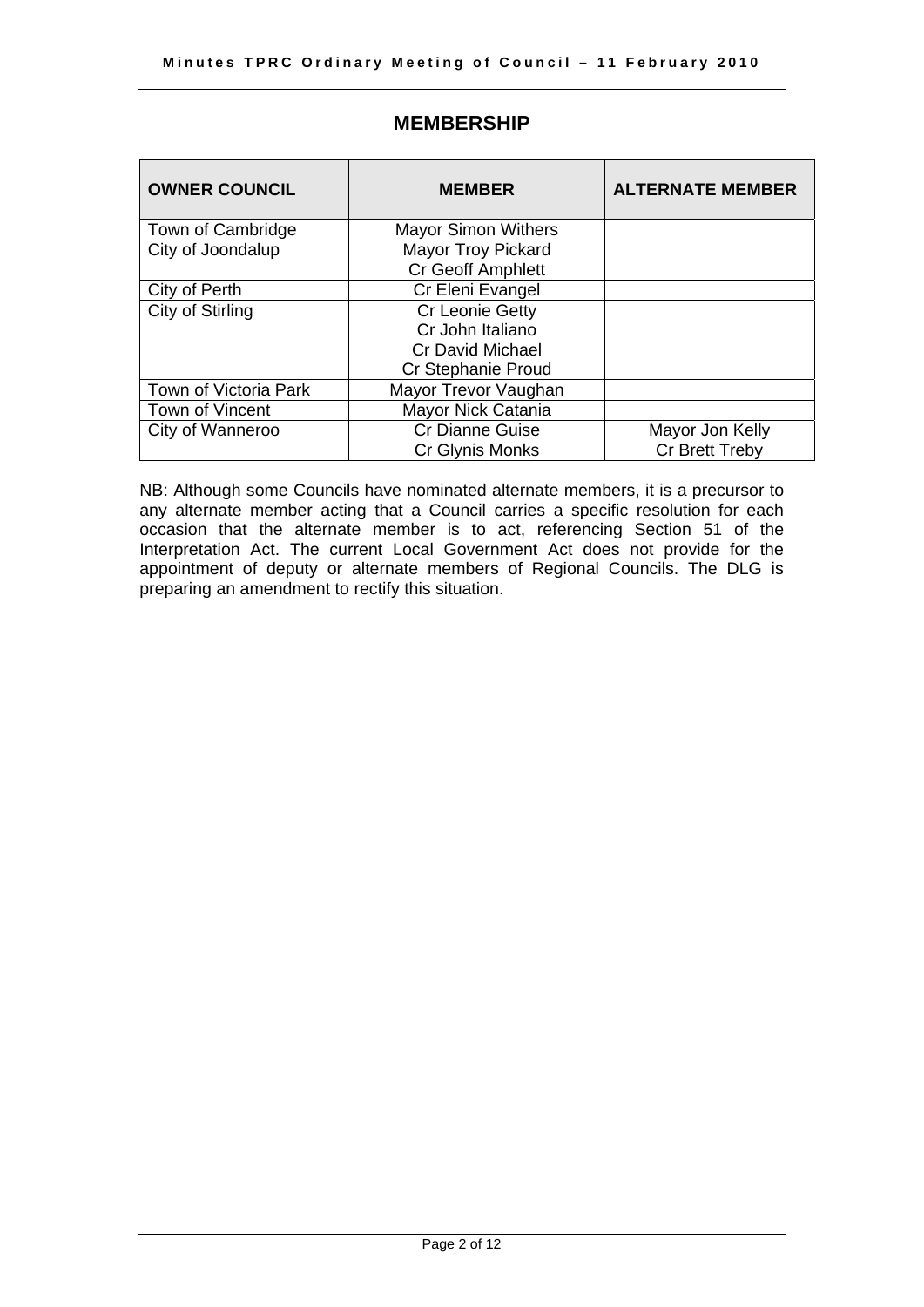### **TABLE OF CONTENTS**

| 1.   |                                                                          |
|------|--------------------------------------------------------------------------|
|      |                                                                          |
| 2.   |                                                                          |
| 3.   |                                                                          |
| 4.   |                                                                          |
| 5.   |                                                                          |
| 5A.  |                                                                          |
| 6.   | ANNOUNCEMENTS BY CHAIRMAN (WITHOUT DISCUSSION)5                          |
| 7.   |                                                                          |
| 8.   |                                                                          |
| 9.   |                                                                          |
| 9.1  |                                                                          |
| 9.2  | STATEMENTS OF FINANCIAL ACTIVITY FOR THE MONTHS OF DECEMBER 2009 AND     |
| 9.3  | LIST OF MONTHLY ACCOUNTS SUBMITTED FOR THE MONTHS OF DECEMBER 2009 AND   |
| 9.4  |                                                                          |
| 9.5  |                                                                          |
| 9.6  |                                                                          |
| 9.7  |                                                                          |
| 9.8  |                                                                          |
| 9.9  |                                                                          |
| 9.10 | ENVIRONMENTAL PROTECTION & BIODIVERSITY CONSERVATION ACT - INFORMATION   |
| 9.11 |                                                                          |
|      | 9.12 LOCAL GOVERNMENT COMPLIANCE AUDIT FOR YEAR ENDED 31 DECEMBER 200911 |
| 9.13 | TPRC BUDGET REVIEW - 1 JULY 2009 TO 30 JUNE 2010 AT 11 FEBRUARY 2010 11  |
| 9.14 |                                                                          |
| 10.  | ELECTED MEMBERS MOTIONS OF WHICH NOTICE HAS BEEN GIVEN12                 |
| 11.  | QUESTIONS BY ELECTED MEMBERS OF WHICH DUE NOTICE HAS BEEN GIVEN12        |
| 12.  |                                                                          |
| 13.  |                                                                          |
| 14.  |                                                                          |
| 15.  |                                                                          |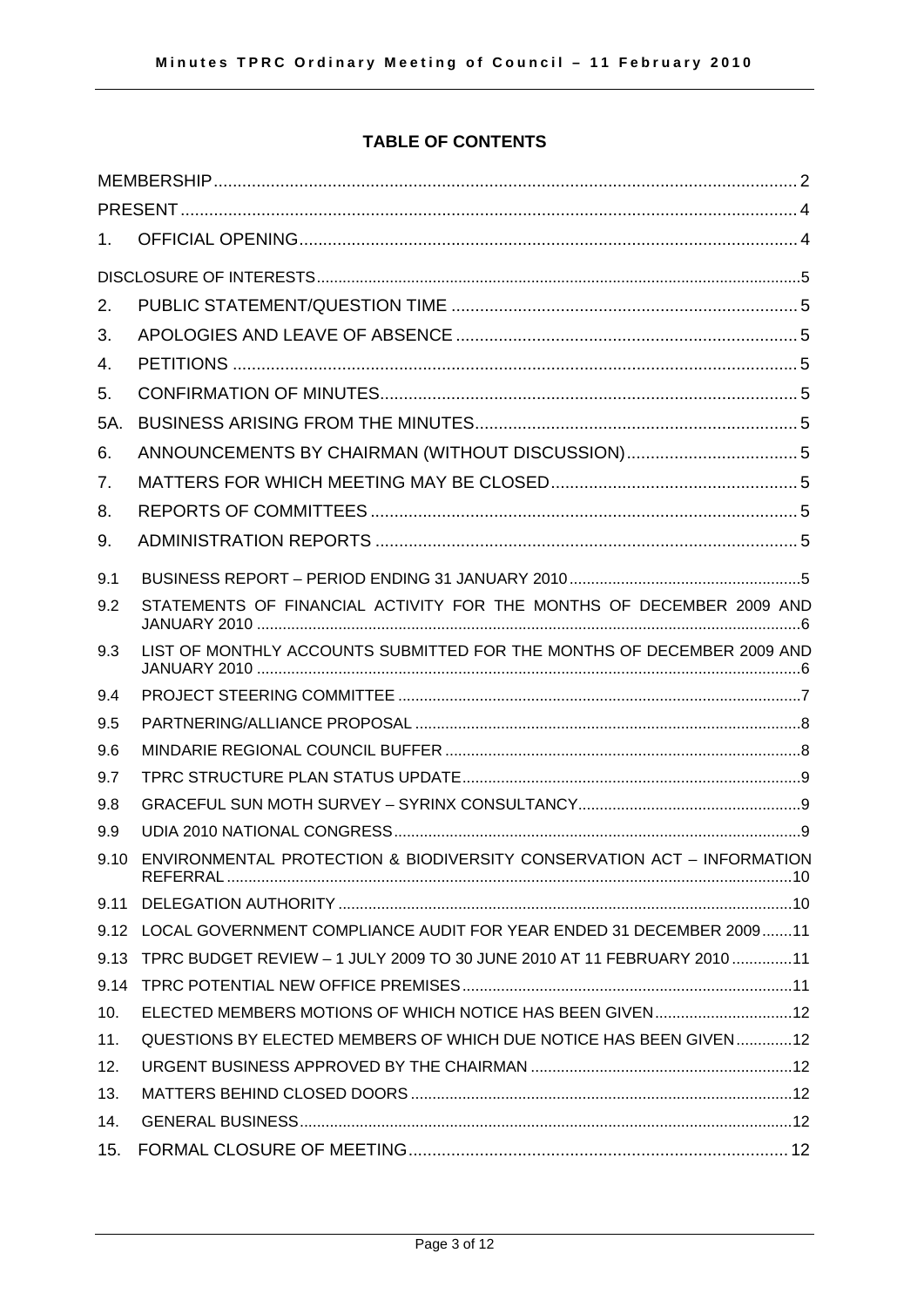#### **PRESENT**

| <b>Chairman</b>                                                  | Cr John Italiano                                                                                                                                                                                                                                                     |  |
|------------------------------------------------------------------|----------------------------------------------------------------------------------------------------------------------------------------------------------------------------------------------------------------------------------------------------------------------|--|
| <b>Councillors</b>                                               | Cr Nick Catania<br>Cr Eleni Evangel<br><b>Cr Leonie Getty</b><br><b>Cr Dianne Guise</b><br>Cr David Michael (from 5.36pm)<br>Cr Glynis Monks<br>Cr Stephanie Proud<br>Cr Trevor Vaughan<br><b>Cr Simon Withers</b>                                                   |  |
| <b>Alternate Members</b>                                         | Nil                                                                                                                                                                                                                                                                  |  |
| <b>Staff</b>                                                     | Tony Arias (Chief Executive Officer)<br>Kylie Jeffs (Minute Clerk)                                                                                                                                                                                                   |  |
| <b>Apologies Councillors</b>                                     | Cr Geoff Amphlett<br>Cr Troy Pickard                                                                                                                                                                                                                                 |  |
| <b>Leave of Absence</b>                                          | Nil                                                                                                                                                                                                                                                                  |  |
| <b>Absent</b>                                                    | <b>Nil</b>                                                                                                                                                                                                                                                           |  |
| <b>Consultants</b>                                               | Murray Casselton (TPG - Town Planning Group)<br>Brett Wood Gush (TPG - Town Planning Group) from 5.47pm                                                                                                                                                              |  |
| <b>Apologies Participant</b><br><b>Councils' Advisers</b>        | Mr Jason Buckley (Town of Cambridge)<br>Mr John Giorgi (Town of Vincent)<br>Mr Garry Hunt (City of Joondalup)<br>Mr Daniel Simms (City of Wanneroo)                                                                                                                  |  |
| In Attendance<br><b>Participant Councils'</b><br><b>Advisers</b> | Mr Lewis Bond (City of Perth)<br>Mr Mark Dickson (City of Wanneroo)<br>Mr Arthur Kyron (Town of Victoria Park)<br>Mr Jason Lyon (Town of Cambridge)<br>Mr Ross Povey (City of Stirling)<br>Mr Mike Tidy (City of Joondalup)<br>Mr Jeremy Thompson (City of Wanneroo) |  |
| <b>Members of the Public</b>                                     | Nil                                                                                                                                                                                                                                                                  |  |
| <b>Press</b>                                                     | Nil                                                                                                                                                                                                                                                                  |  |

#### **1. OFFICIAL OPENING**

At 5.35pm the Chairman declared the meeting of the Tamala Park Regional Council open.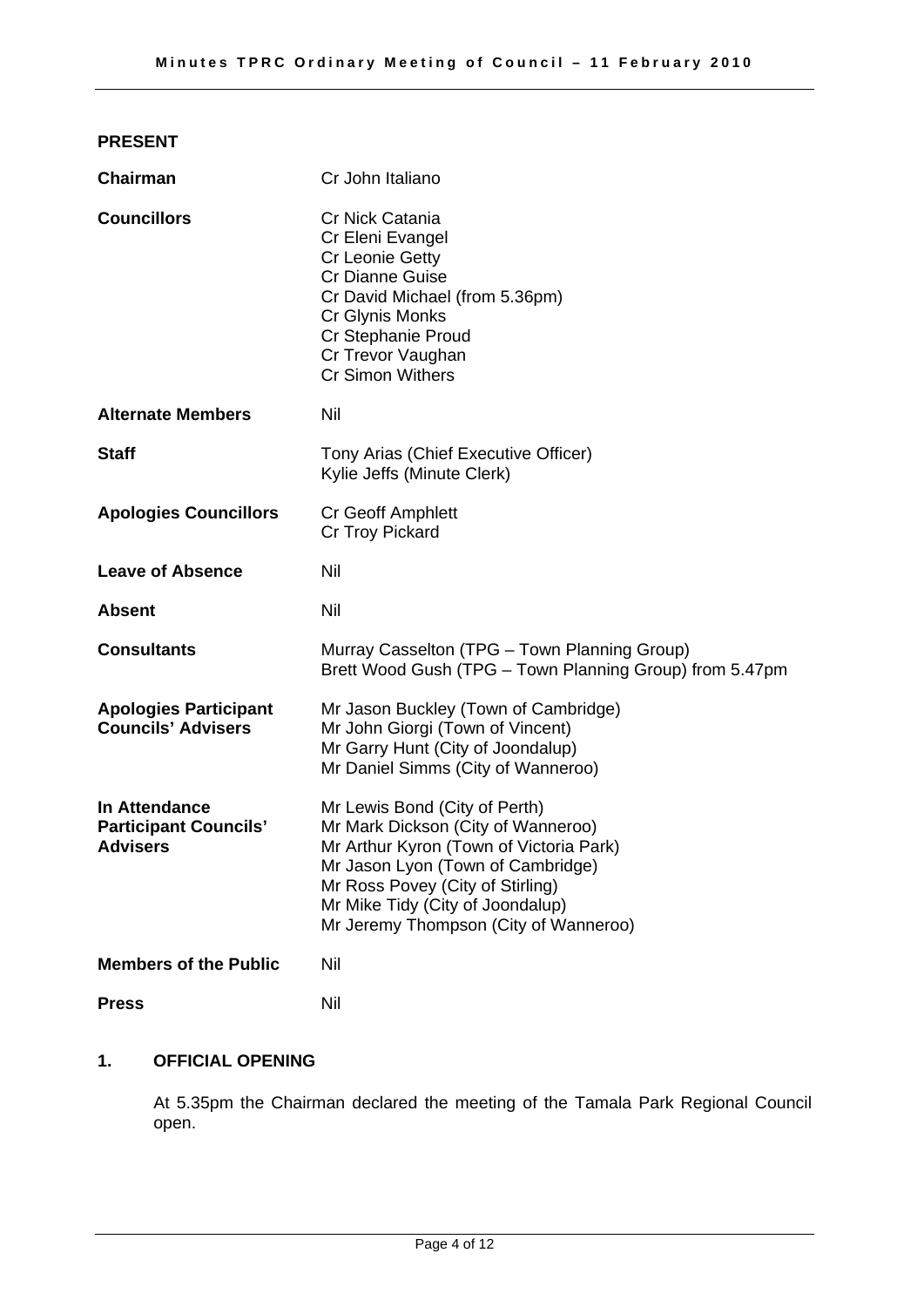#### **DISCLOSURE OF INTERESTS**

Nil

#### **2. PUBLIC STATEMENT/QUESTION TIME**

Nil

#### **3. APOLOGIES AND LEAVE OF ABSENCE**

Apologies were received from Cr Geoff Amphlett and Cr Troy Pickard.

#### **4. PETITIONS**

Nil

#### **5. CONFIRMATION OF MINUTES**

*Ordinary Meeting of Council – 9 December 2009* 

Moved Cr S Proud, Seconded Cr T Vaughan

That the minutes of the Ordinary Meeting of Council of 9 December 2009 be confirmed, and signed by the Chairman, as a true and correct record of proceedings.

The Motion was put and declared CARRIED (10/0).

#### **5A. BUSINESS ARISING FROM THE MINUTES**

Nil

#### **6. ANNOUNCEMENTS BY CHAIRMAN (WITHOUT DISCUSSION)**

Acknowledgement and thanks was given to the outgoing councillors (Cr Bill Stewart, Cr Paul Collins, Cr Tracey Roberts, Cr Bob Smithson, Cr Michele John).

A certificate of appreciation is to be created to acknowledge the time and effort put in by all outgoing councillors in the future.

#### **7. MATTERS FOR WHICH MEETING MAY BE CLOSED**

Nil

#### **8. REPORTS OF COMMITTEES**

Nil

#### **9. ADMINISTRATION REPORTS**

#### **9.1 BUSINESS REPORT – PERIOD ENDING 31 JANUARY 2010**

Moved Cr N Catania, Seconded Cr D Guise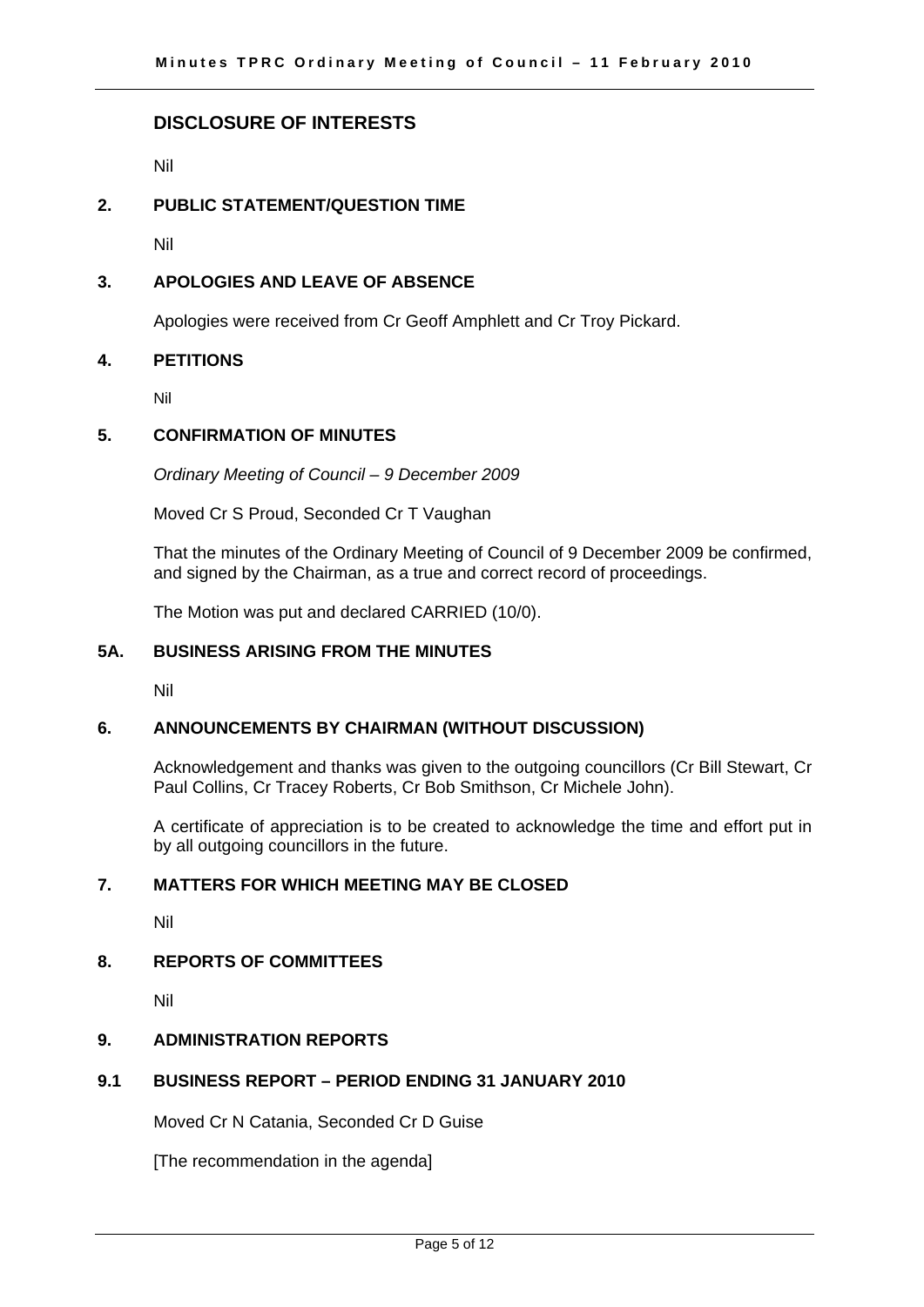#### **That the Business Report to 31 January 2010 be RECEIVED.**

The Motion was put and declared CARRIED (10/0).

#### **9.2 STATEMENTS OF FINANCIAL ACTIVITY FOR THE MONTHS OF DECEMBER 2009 AND JANUARY 2010**

Moved Cr L Getty, Seconded Cr D Michael

[The recommendation in the agenda]

- **1. That the Council RECEIVE and NOTE the Statement of Financial Activity for the months ending 31 December 2009 and 31 January 2010.**
- **2. That an amount of \$1,700 be WRITTEN OFF from debtor account Marlene Anderton having been previously paid – not cashed – reverted as a debtor account and recommended for write off by auditors in audit of the TPRC accounts for the year ended 30 June 2009.**

The Motion was put and declared CARRIED (10/0).

#### **9.3 LIST OF MONTHLY ACCOUNTS SUBMITTED FOR THE MONTHS OF DECEMBER 2009 AND JANUARY 2010**

Moved Cr L Getty, Seconded Cr S Proud

[The recommendation in the agenda]

**That the Council RECEIVE and NOTE the list of accounts paid under Delegated Authority to the CEO for the month of December 2009 and January 2010:** 

- **Month ending 31 December 2009 (Total \$46,769.17)**
- **Month ending 31 January 2010 (Total \$26,822.61)**
- **Total Paid \$73,591.78**

The Motion was put and declared CARRIED (10/0).

*Moved Cr J Italiano, Seconded Cr D Michael that item 9.7 be discussed before Item 9.4 on the agenda.* 

*The Motion was put and declared CARRIED (10/0).* 

*Mr Murray Casselton (TPG) and Mr Brett Wood Gush (TPG) were invited to participate in the discussion of item 9.7 at 5.38pm.* 

Moved Cr D Guise, Moved Cr S Proud

That the meeting be closed for discussion on item 9.7 at 5.40pm.

The Motion was put and declared CARRIED (10/0).

Moved Cr S Withers, Seconded Cr S Proud

That the meeting continue in open session at 6.25pm.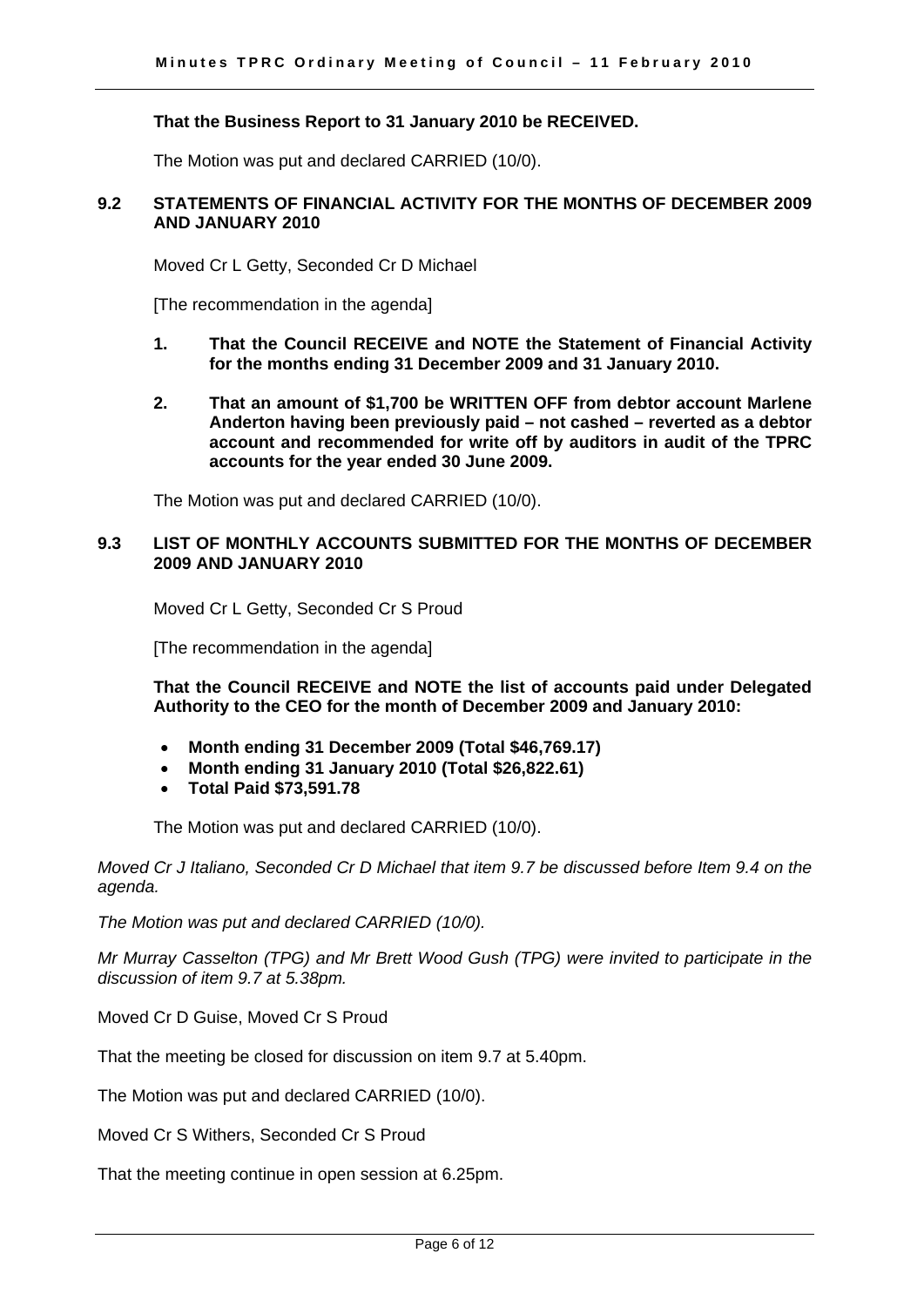The Motion was put and declared CARRIED (10/0).

#### **9.7 TPRC STRUCTURE PLAN STATUS UPDATE**

Moved Cr N Catania, Seconded Cr E Evangel

[The recommendation in the agenda]

- **1. That the Council RECEIVE the status report in relation to the TPRC Structure Plan.**
- **2. That the Council APPROVE the deletion of the proposed freeway off-ramp from the Structure Plan and consequential minor modifications and continue to progress the current Structure Plan.**

The Motion was put and declared CARRIED (8/2). For: Cr N Catania, Cr E Evangel, Cr L Getty, Cr J Italiano, Cr D Michael, Cr S Proud, Cr T Vaughan, Cr S Withers Against: Cr D Guise, Cr G Monks

*Mr Murray Casselton and Mr Brett Wood Gush departed the meeting at 6.30pm*

#### **9.4 PROJECT STEERING COMMITTEE**

[The recommendation in the agenda]

That Council MODIFY the Terms of Reference of the Project Steering Committee as follows:

- a. To finalise the Call for Expressions of Interest for a Partner/Alliance for the TPD in accordance with Appendix 9.5.
- b. To issue the Call for Expressions of Interest for a Partner/Alliance.
- c. To conduct the Selection Process and make recommendation to the Council on the preferred Partner/Alliance.
- d. Appoint consultants necessary to assist it in relation to items 1, 2 and 3.
- e. To provide regular confidential updates on progress to the Council.
- f. That the Project Steering Committee COMPRISE a minimum of four members.
- g. That in accordance with the provisions of the Local Government Act 1995, APPOINTS BY ABSOLUTE MAJORITY the following four Council members to the Project Steering Committee:

 *Members:* 

- *1. Cr ……………………………..*
- *2. Cr ……………………………..*
- *3. Cr ……………………………..*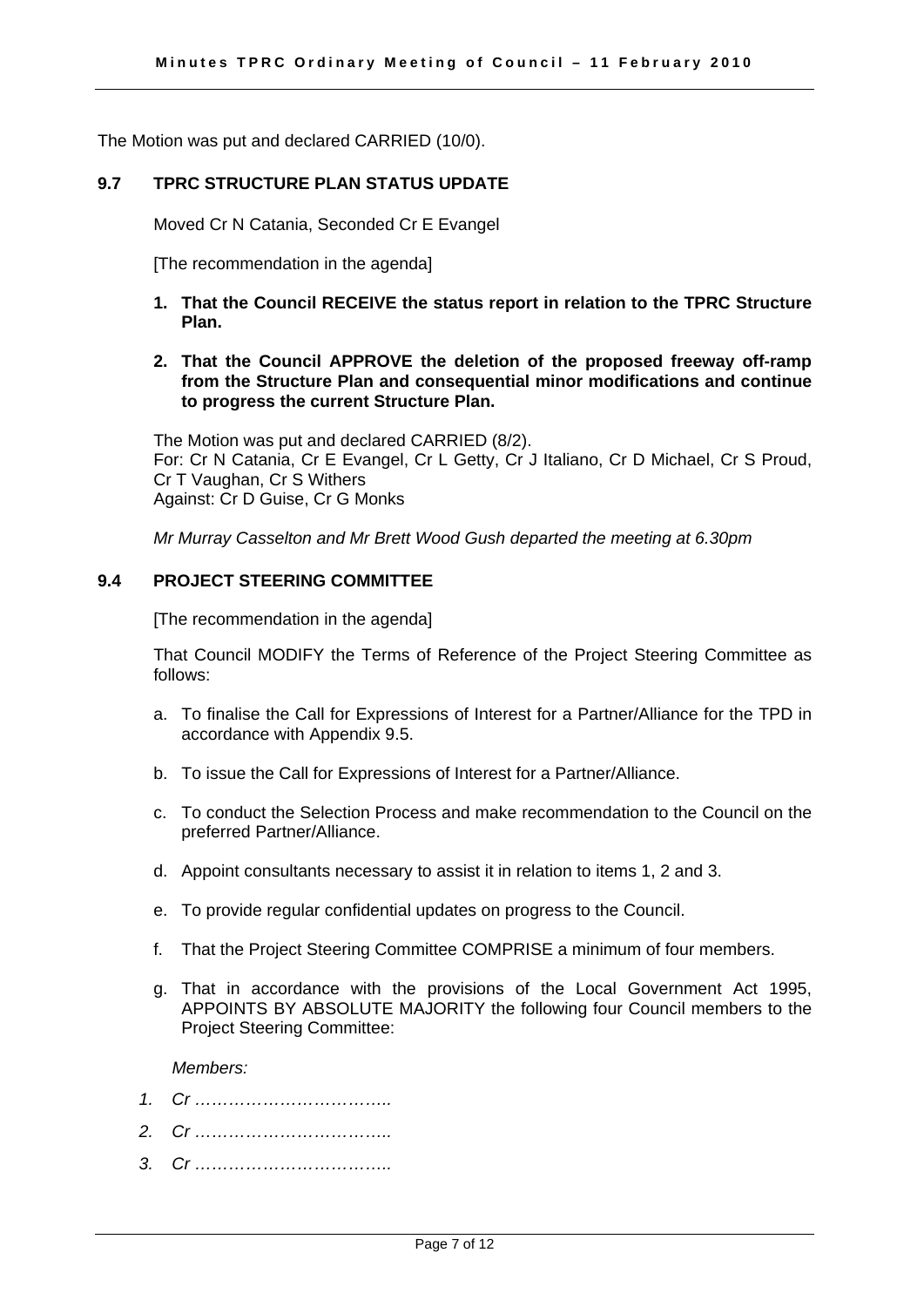*4. Cr ……………………………..* 

Moved Cr S Proud, Seconded Cr D Monks

That the recommendation be amended as follows:

**That Council MODIFY the Terms of Reference of the Project Steering Committee as follows:** 

- **a. To finalise the Call for Expressions of Interest for a Partner/Alliance for the TPD in accordance with Appendix 9.5.**
- **b. To issue the Call for Expressions of Interest for a Partner/Alliance.**
- **c. To conduct the Selection Process and make recommendation to the Council on the preferred Partner/Alliance.**
- **d. Appoint consultants necessary to assist it in relation to items 1, 2 and 3.**
- **e. To provide regular confidential updates on progress to the Council.**
- **f. That the Project Steering Committee COMPRISE a minimum of four members.**
- **g. That in accordance with the provisions of the Local Government Act 1995, APPOINTS BY ABSOLUTE MAJORITY the following five Council members to the Project Steering Committee:**

 *Members:* 

- *1. Cr D Guise (nominated by G Monks, seconded by E Evangel)*
- *2. Cr S Withers (nominated by N Catania, seconded by E Evangel)*
- *3. Cr T Vaughan (nominated by N Catania, seconded by L Getty)*
- *4. Cr N Catania (nominated by T Vaughan, seconded by S Withers)*
- *5. Cr J Italiano (nominated by N Catania, seconded by S Proud)*

The Motion for amendment was put and declared CARRIED BY ABSOLUTE MAJORITY (10/0). The Motion as then amended was put and declared CARRIED BY ABSOLUTE

MAJORITY (10/0).

#### **9.5 PARTNERING/ALLIANCE PROPOSAL**

Moved Cr D Guise, Seconded Cr T Vaughan

[The recommendation in the agenda]

#### **That Council APPROVE the framework for the Call for Expressions of Interest for a Partner/Alliance for the TPD in accordance with Appendix 9.5.**

The Motion was put and declared CARRIED (10/0).

#### **9.6 MINDARIE REGIONAL COUNCIL BUFFER**

Moved Cr L Getty, Seconded Cr G Monks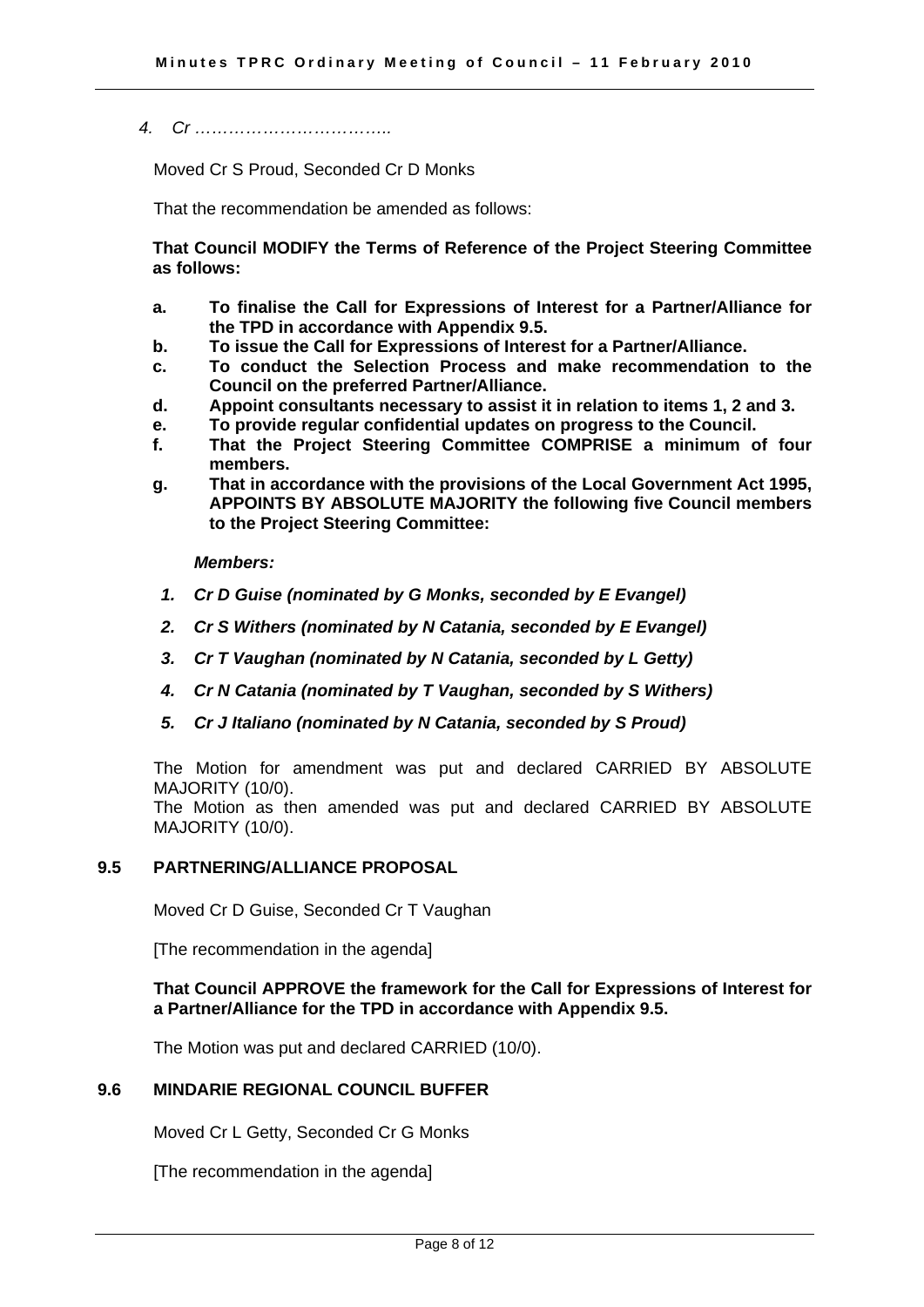- **1. Advise the MRC that it NOTES the pull-back of the buffer zone is as follows:** 
	- **Current buffer approximately 250m north of the lease boundary;**
	- **31 December 2010 buffer approximately 150m north of the lease boundary;**
	- **31 December 2015 buffer approximately 100m north of the lease boundary;**
	- **31 December 2016 buffer pulled back to the lease boundary; and**
	- **31 January 2021 (landfill closed) no buffer zone required.**
- **2. That the MRC ADHERE to revised buffer program and that the MRC acknowledge that these are minimum targets.**
- **3. Should DEC require additional buffers then the current MRC works program will need to be REVISED to maintain the current pull-back of the buffer zone.**
- **4. REQUEST the MRC to complete the contour of the northern face of the landfill as quickly as possible so that treatment of that face and rehabilitation can be undertaken on a staged basis to provide the best opportunity possible to change the aesthetic presentation of the northern area of the landfill viewable from the TPRC development.**
- **5. REQUEST MRC to undertake immediate works to stabilise the northern stockpile and implement a landscape plan.**

The Motion was put and declared CARRIED (10/0).

#### **9.7 TPRC STRUCTURE PLAN STATUS UPDATE**

*Item 9.7 was discussed after Item 9.3 on the agenda.* 

#### **9.8 GRACEFUL SUN MOTH SURVEY – SYRINX CONSULTANCY**

Moved Cr L Getty, Seconded Cr E Evangel

[The recommendation in the agenda]

**1. That the Council APPROVE the commissioning of a Graceful Sun Moth survey by Syrinx Environmental for \$27,148.77 for the TPD.** 

#### **2. That the Council APPROVE a modification to the budget of \$27,148.77 for the Graceful Sun Moth survey by Syrinx Environmental.**

The Motion was put and declared CARRIED BY ABSOLUTE MAJORITY (10/0).

#### **9.9 UDIA 2010 NATIONAL CONGRESS**

Moved Cr E Evangel, Seconded Cr S Proud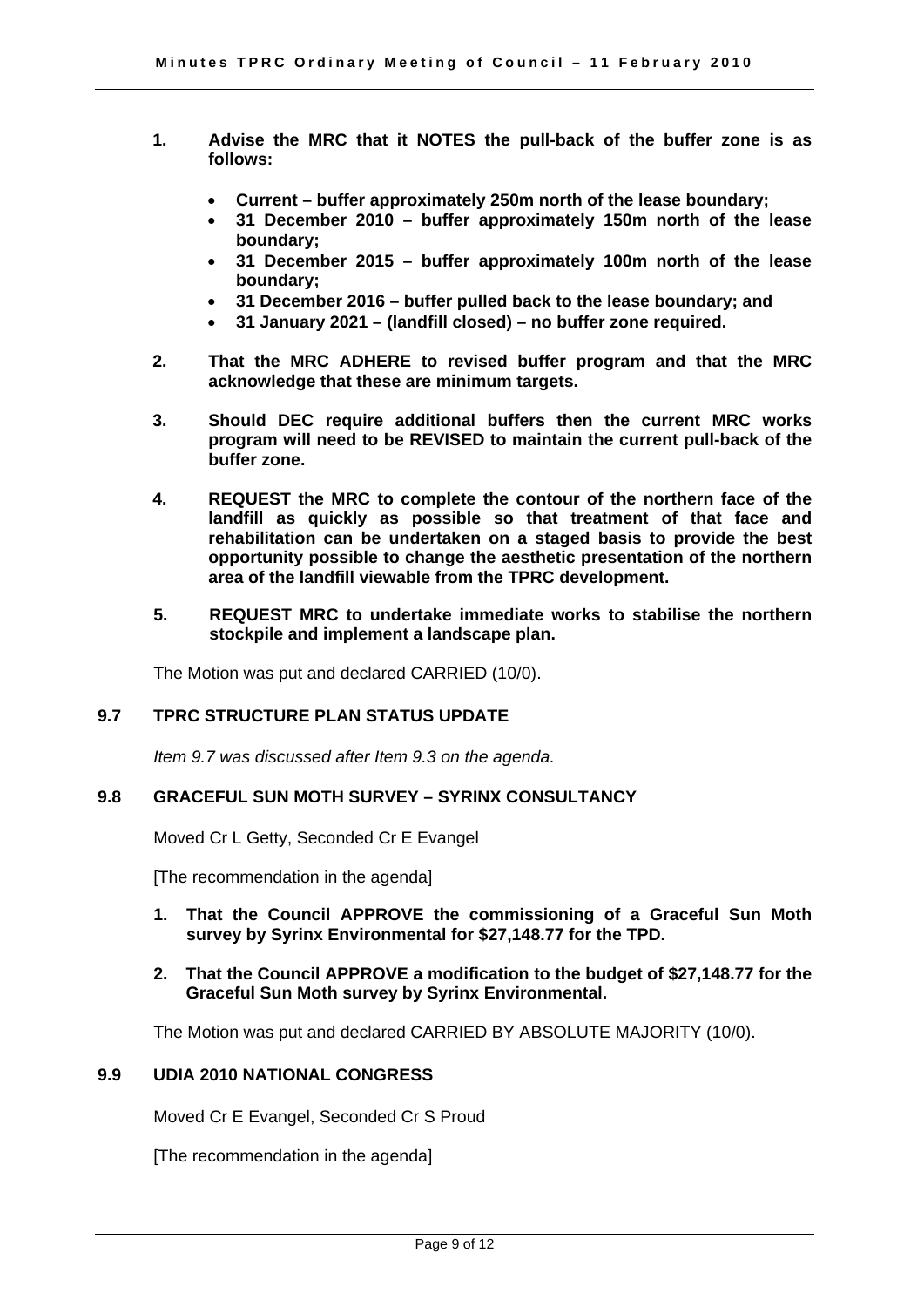That the CEO be AUTHORISED to attend the 2010 Urban Development Institute of Australia National Congress in Sydney to be held on 8-10 March 2010.

Moved Cr L Getty, Seconded Cr N Catania

That the recommendation be amended as follows:

**That the CEO and Chairman be AUTHORISED to attend the 2010 Urban Development Institute of Australia National Congress in Sydney to be held on 8- 10 March 2010.** 

The Motion for amendment was put and declared CARRIED (10/0). The Motion as then amended was put and declared CARRIED (10/0).

#### **9.10 ENVIRONMENTAL PROTECTION & BIODIVERSITY CONSERVATION ACT – INFORMATION REFERRAL**

Moved Cr N Catania, Seconded Cr L Getty

[The recommendation in the agenda]

- **1. That the Council APPROVE the referral of the Structure Plan and Environmental Management Plan to the Department of Environment, Water, Heritage and the Arts, subject to the completion of the required environmental surveys.**
- **2. That the Council APPROVE a modification to the budget of \$30,000, associated with Item (1) within the amount allocated for consultancy expenses.**

The Motion was put and declared CARRIED BY ABSOLUTE MAJORITY (10/0).

#### **9.11 DELEGATION AUTHORITY**

[The recommendation in the agenda]

- 1. That Delegation 7 of the Delegation Register 2009/10 be MODIFIED to include environmental, marketing, probity, lawyers and engineering consultants.
- 2. That a new delegation (number 21) be ADDED to the Delegation Register 2009/10 to authorise the CEO to write off unpresented cheques (within a 15 month period) to the value of \$20,000.

Moved Cr T Vaughan, Seconded Cr G Monks

That the recommendation be amended as follows:

- **1. That Delegation 7 of the Delegation Register 2009/10 be MODIFIED to include environmental, marketing, probity, lawyers and engineering consultants.**
- **2. That a new delegation (number 21) be ADDED to the Delegation Register 2009/10 to authorise the CEO to write off unpresented stale cheques to the value of \$20,000.**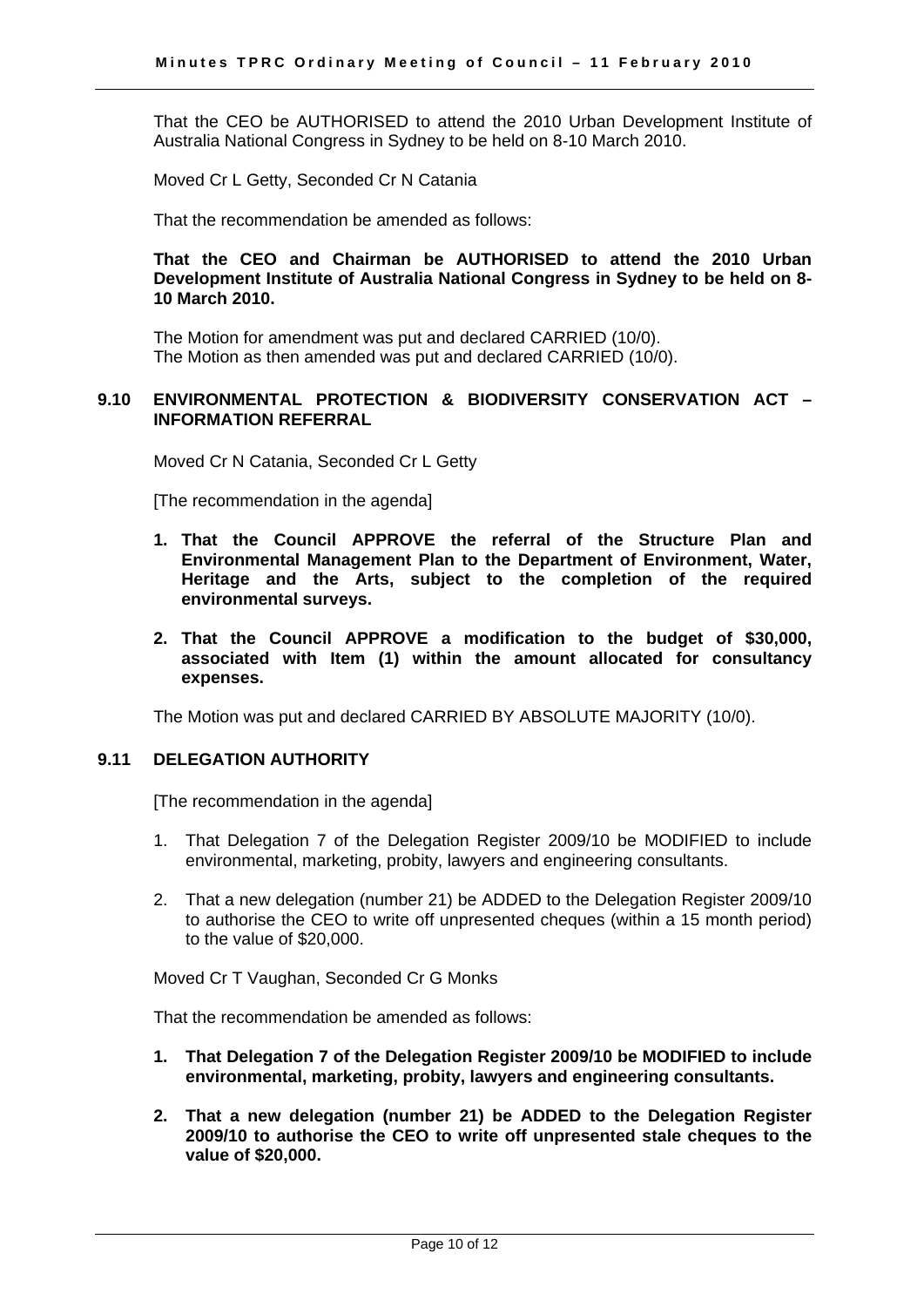The Motion for amendment was put and declared CARRIED BY ABSOLUTE MAJORITY (10/0). The Motion as then amended was put and declared CARRIED BY ABSOLUTE MAJORITY (10/0).

#### **9.12 LOCAL GOVERNMENT COMPLIANCE AUDIT FOR YEAR ENDED 31 DECEMBER 2009**

Moved Cr N Catania, Seconded Cr T Vaughan

[The recommendation in the agenda]

**That the Compliance Audit Return for the TPRC for the year ended 31 December 2009 be ADOPTED, RECORDED in the minutes, CERTIFIED and SENT to the Executive Director as required by the Local Government Act and Regulations.** 

The Motion was put and declared CARRIED (10/0)

#### **9.13 TPRC BUDGET REVIEW – 1 JULY 2009 TO 30 JUNE 2010 AT 11 FEBRUARY 2010**

Moved Cr L Getty, Seconded Cr S Proud

[The recommendation in the agenda]

- **1. That the report be RECEIVED.**
- **2. That the Council APPROVE the following expenditure and the budget being MODIFIED accordingly:** 
	- **Level 2 Flora Survey \$ 15,000**
	- **Graceful Sun Moth Survey \$ 28,000**
	- **EPBC Act Management \$ 30,000**
	- **Structure Plan Modifications \$ 30,000**
	- **Lawyers \$ 30,000**
	- **EOI Consultancy \$ 30,000**
	- **Probity Auditor \$ 30,000 Total \$193,000**

The Motion was put and declared CARRIED BY ABSOLUTE MAJORITY (10/0).

#### **9.14 TPRC POTENTIAL NEW OFFICE PREMISES**

Moved Cr S Proud, Seconded Cr D Michael

- **1. That the City of Stirling be REQUESTED to approve in principle the use of the office located at 369 Scarborough Beach Road, Innaloo for the TPRC office and to provide detail on leasing and outgoings.**
- **2. That the Council AGREE that preliminary plans be drawn up to establish that the proposed office can accommodate TPRC requirements.**